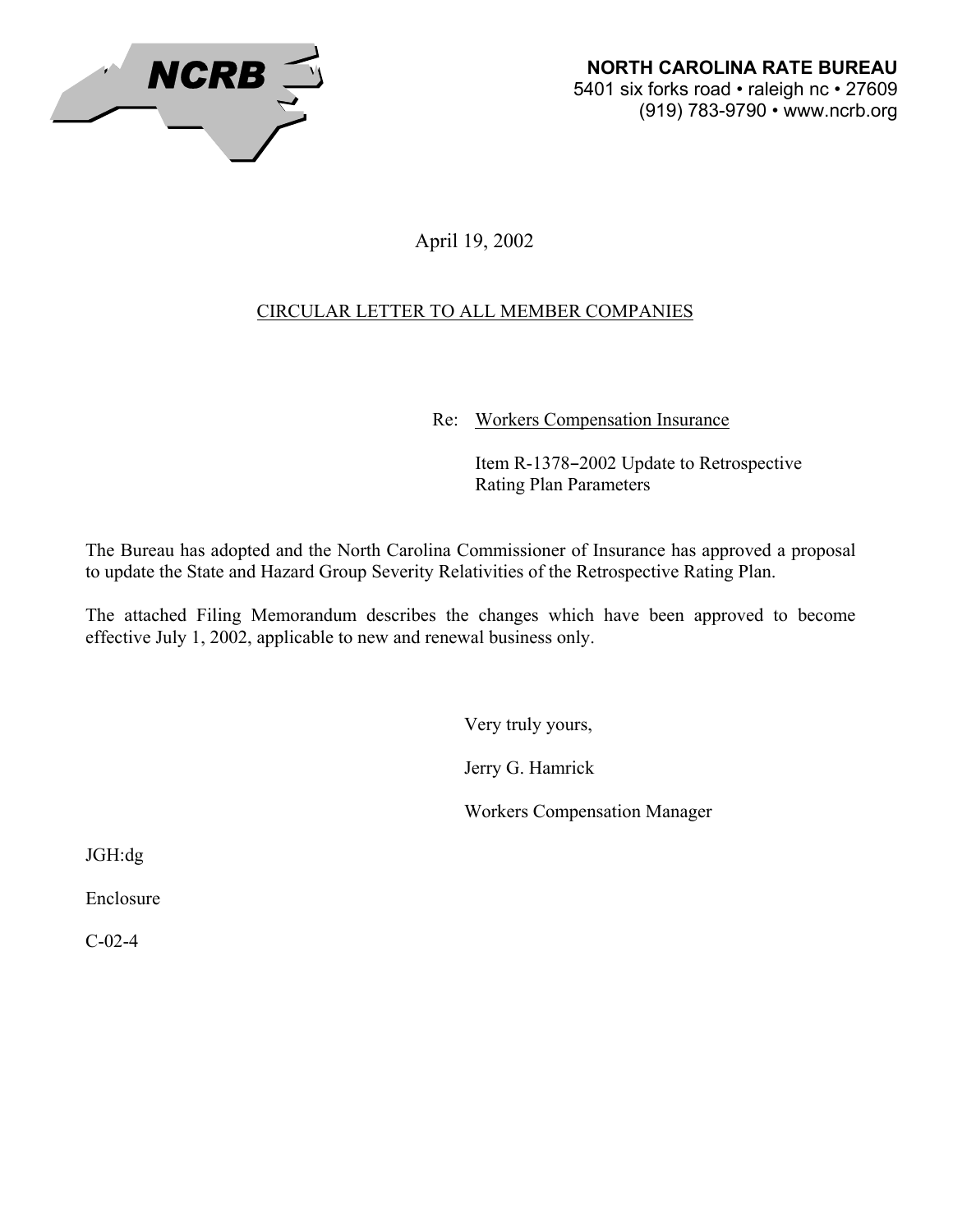### **FILING MEMORANDUM**

#### **ITEM R-1378—2002 UPDATE TO RETROSPECTIVE RATING PLAN PARAMETERS**

**(To be effective 12:01 a.m. on July 1, 2002, applicable to new and renewal business only.)** 

#### **PURPOSE**

The purpose of this item filing is to update the State and Hazard Group Severity Relativities of the Retrospective Rating Plan.

#### **BACKGROUND**

Retrospective Rating is a plan that adjusts the risk premium of a policy according to the loss experience during the effective period of the policy. At the simplest level, an insured's retrospective premium is determined by the formula:  $R = (B + cL)t$ , where

- R = Retrospective Premium, subject to minimum and maximum amounts
- B = Basic Premium
- c = Loss Conversion Factor, generally reflecting loss adjustment expense
- $L =$  Actual incurred loss during the effective policy period  $t =$  Tax Multiplier
- Tax Multiplier

R is not known until after the policy expires and the actual losses are fully developed.

The Basic Premium contains provisions for the expenses of the carriers. It also includes an insurance charge to compensate for the occasions when losses exceed an amount leading to the maximum premium, but reduced by the average savings resulting from the occasions when losses are less than an amount leading to the minimum premium. The source of the values used to determine the charges and savings is the Table of Insurance Charges.

#### **State and Hazard Group Relativities**

The variation in the loss ratios of employers in the lower hazard groups should be smaller than the variation for employers in the higher hazard groups. The State and Hazard Group Relativity Factors adjust for this difference by placing lower hazard group employers in a higher expected loss size range and higher hazard group employers in a lower expected loss size range than would otherwise be the case. This adjustment affects the selection of the column of the Table of Insurance Charges, which then impacts the basic premium portion of the retrospective policy premium.

The State and Hazard Group Relativities should be updated regularly due to changes in the circumstances (e.g., changes in state statutory benefit levels, inflation, etc.) that underlie each state's severity.

**The enclosed materials are copyrighted materials of the National Council on Compensation Insurance, Inc. ("NCCI"). The use of these materials may be governed by a separate contractual agreement between NCCI and its licensees such as an affiliation agreement between you and NCCI.**  Unless permitted by NCCI, you may not copy, create derivative works (by way of example, create or supplement your own works, databases,<br>software, publications, manuals, or other materials), display, perform, or use the mat **materials. In the event such use is contemplated or desired, please contact NCCI's Legal Department for permission.** 

**© 2002 National Council on Compensation Insurance, Inc.** 

**Comment:** This sentence needs clarification. Please help!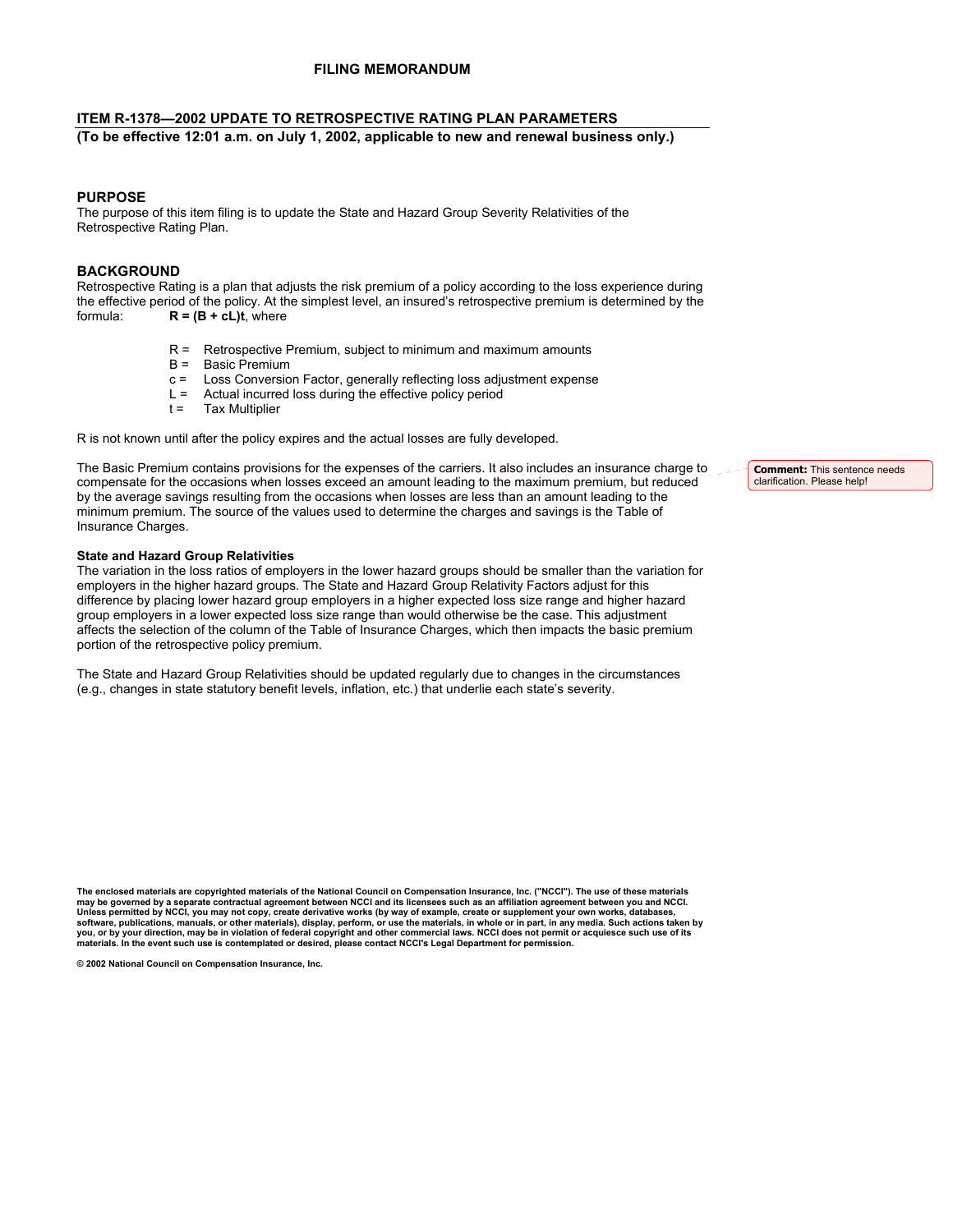#### **PROPOSAL**

#### **State and Hazard Group Relativities**

It is proposed that the State and Hazard Group Relativities of the Retrospective Rating Plan be updated for each state. Exhibit 1 provides a description of the development of the relativities. As explained in the exhibit, individual state severities, as well as countrywide severities, are used in the calculation of the relativities.

The proposed relativities can be found in Exhibit 2.

It is proposed that these changes be effective 12:01 a.m. on July 1, 2002 for use by companies affiliated with NCCI for Large Accounts License, Service, and Maintenance, applicable to new and renewal business only.

#### **IMPACT**

#### **State and Hazard Group Relativities**

Retrospective rating should produce premium that is equitably distributed to all insured employers, but on average close to the guaranteed cost in the approved rate. The object of the update to the State and Hazard Group Relativities of the Retrospective Rating Plan is to maintain the aggregate expected balance, but the impact will vary slightly for individual insured employers. Thus, insurance charges and premiums will be higher for some insureds and lower for others, depending on their state and hazard group assignments. For most of the insured employers electing retrospective rating, the impact on final premium from these changes will be small.

The improved equitability from this change will result in slightly lower average insurance charges for some states, and slightly higher for others. However, this statewide impact will be negligible. The program is designed to be revenue-neutral countrywide.

#### **IMPLEMENTATION**

The attached exhibits outline the changes necessary in *Retrospective Rating Plan Manual for Workers Compensation and Employers Liability Insurance.* 

**© 2002 National Council on Compensation Insurance, Inc.**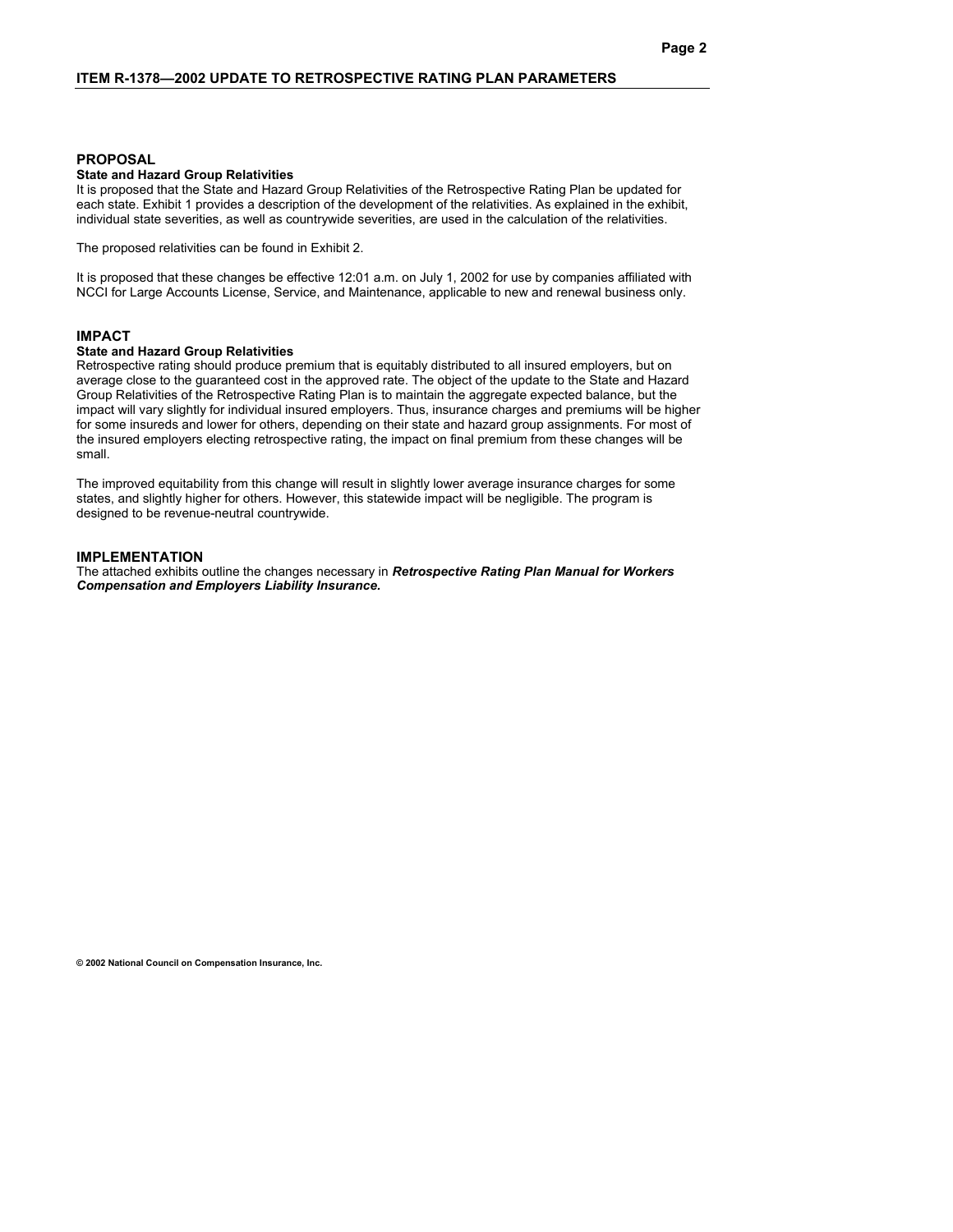#### **ITEM R-1378—2002 UPDATE TO RETROSPECTIVE RATING PLAN PARAMETERS**

#### **DEVELOPMENT OF STATE AND HAZARD GROUP RELATIVITIES**

- Step 1. Individual state severities are calculated for each hazard group.
- Step 2. The severities are weighted with the countrywide severities by hazard group using a credibility that varies by state. For this purpose, we regard 155,000 claims as fully credible, and use the square root rule to compute partial credibilities.
- Step 3. Credibility-weighted severities for each state and hazard group are produced. A new countrywide average severity is calculated by taking the weighted average of the formula state severities using claim counts as weights.
- Step 4. The relativities are calculated by dividing the countrywide severity by the individual state and hazard group severities.

**Example: State X**

| Step 1                          | <b>Hazard Group</b>                           | State X                              | Countrywide                                 |
|---------------------------------|-----------------------------------------------|--------------------------------------|---------------------------------------------|
| Severities                      | 1<br>$\frac{2}{3}$<br>$\overline{\mathbf{4}}$ | 21,361<br>23,085<br>33,771<br>45,265 | 19,712<br>21,723<br>34,925<br>50,597        |
| Step 2                          | <b>Claim Count</b>                            | 59,672                               |                                             |
|                                 | Credibility<br>$\equiv$ 100 $\pm$             | $(59,672/155,000)^{0.5} = 0.62$      |                                             |
| Step 3                          | <b>Hazard Group</b>                           | <b>State X</b>                       |                                             |
| Cred. Wtd.<br><b>Severities</b> | 1<br>$\frac{2}{3}$<br>$\overline{\mathbf{4}}$ | 20,734<br>22,567<br>34,210<br>47,291 | $= 0.62 \times 21,361 + 0.38 \times 19,712$ |
|                                 | <b>Countrywide Overall:</b>                   | 27,321                               |                                             |
| Step 4                          | <b>Hazard Group</b>                           | <b>State X</b>                       |                                             |
| <b>Relativities</b>             | 1<br>$\frac{2}{3}$<br>$\overline{\mathbf{4}}$ | 1.32<br>1.21<br>0.80<br>0.58         | $= 27,321 / 20,734$                         |

Note: **The underlying data source for the above calculations is the Unit Statistical Plan (USP), excluding medical-only claims. The USP data for each state is adjusted accordingly, as reflected in the data underlying the Excess Loss Factor (ELF) calculation.** 

**© 2002 National Council on Compensation Insurance, Inc.**